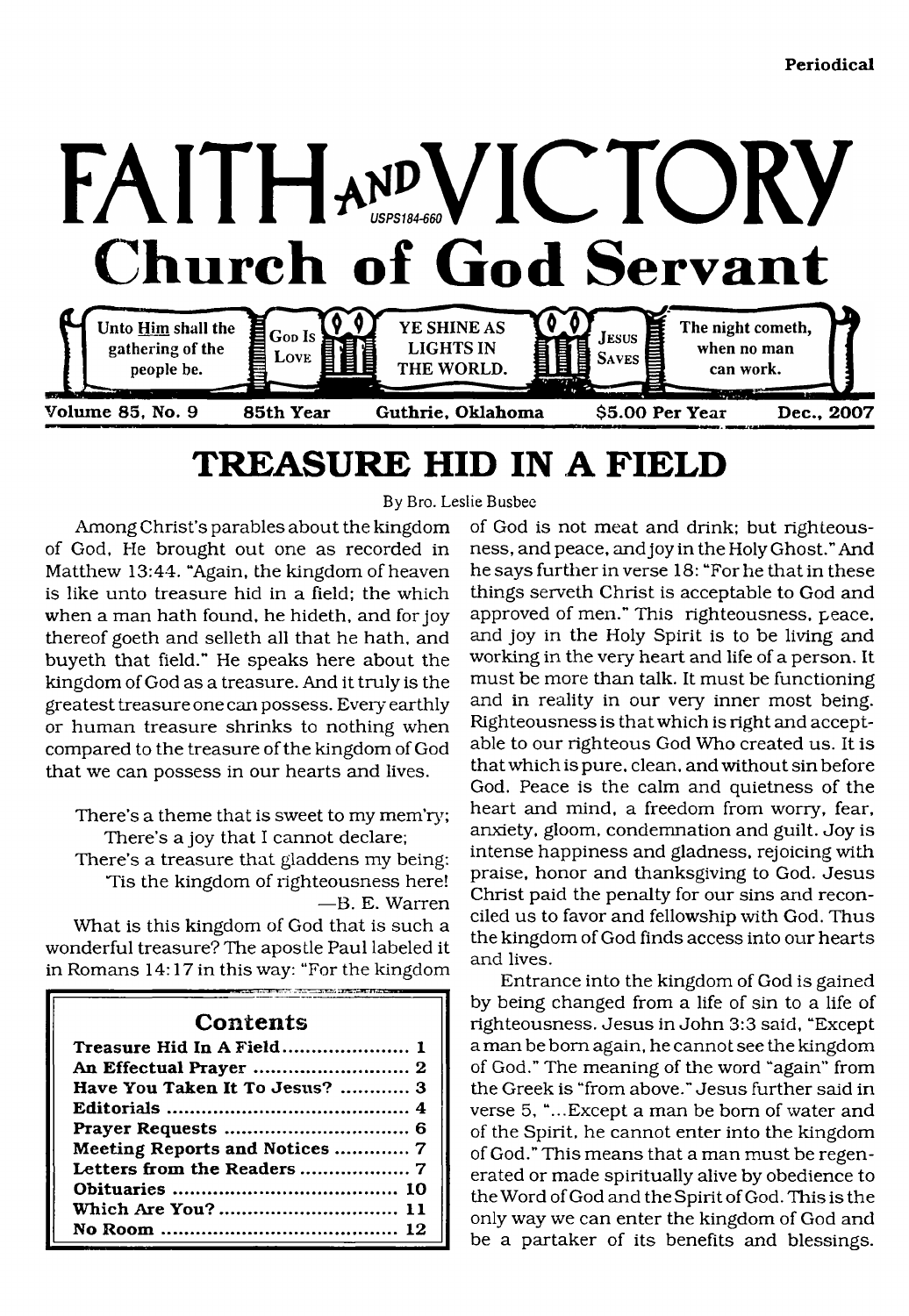Jesus is speaking of a spiritual birth that takes place in the inner man—the heart, the soul, the affections, desires, attitudes, thoughts and intentions.

It is a wonderful thing to be truly bom from above and have the kingdom of God to come within the heart. Jesus said that it is a treasure. What did He mean when He said that it is like unto a treasure hid in a field? Let us consider this thought first in a literal sense. Let us picture it as a man who is employed by another man to plow his field. As this man is plowing, he uncovers a fabulous treasure. Upon examining his find, he is made aware that it is no little thing, but rather a huge mass of wealth, worth more than he can reckon or count. Jesus said that "when a man hath found, he hideth, and for joy thereof, goeth and selleth all that he hath, and buyeth that field." This man concludes that the only way he can partake of that treasure is to purchase the field, so that the treasure could be lawfully his. So he hides it, that is, he covers it back up as it was. Then, for joy he goes and sells all that he has and makes every effort to have the means to purchase the field so that the treasure could be actually his.

Jesus said that this is likened unto the kingdom of Heaven. When a person hears the good tidings of the kingdom of God and what all it can mean to the heart and life, he is filled with wonder and desire to have the heavenly treasure for his own. The preaching of the gospel of Christ is to make known what the power and grace of the Lord Jesus can do for us. It can save us from the power and damnation of sin. It can change our life from evil and wickedness to be holy, pure and clean in God's sight. It provides a hope of life eternal beyond the grave. These are treasures that the world can never give. This is attractive and draws on one's desire. It becomes so attractive that the person begins to seek to gain possession of that wonderful treasure. He becomes willing to "sell all that he has." He is willing to give up his desires and ambitions. He becomes filled with desire to gain the true riches that Christ has made available for us to have. He turns loose of the world and its pleasures and is willing to take up his cross and follow the Lord all the way.

Have we caught the vision of the fabulous wealth of the kingdom of God? Listen to the gospel and its wonderful message. Count up the value of the kingdom of God and compare it to the fleeting things of this present world. Whosoever can have insight to the values and riches of the kingdom of Christ and of God will gladly give up all to follow Jesus and go with Him. Life eternal in the world to come with Christ and the redeemed of all ages is to be gained by attaining to the Kingdom of God's dear Son.

<span id="page-1-0"></span>

"No," said the lawyer, "I shan't press your claim against that man; you can get some one else to take your case, or you can withdraw it, just as you please."

"Think there isn't any money in it!"

"There would probably be some money in it, but it would, as you know, come from the sale of the little house the man occupies and calls home; but I don't want to meddle with the matter, anyhow."

"Got frightened out of it, eh?"

"No, I wasn't frightened out of it."

"I suppose likely the old fellow begged hard to be let off?"

"Well, yes, he did."

"And you caved, likely?"

"No, I didn't speak a word to him." "Oh, he did all the talking, did he?" "Yes."

"And you never said a word?"

"Not a word."

"What did you do?"

"I believe I shed a few tears."

"And the old fellow begged you hard, you say?"

"No, I didn't say so; he didn't speak a word to me."

"Well, may I respectfully inquire whom he did address in your hearing?"

"God Almighty."

"And he took to praying, did he?"

"Not for my benefit, in the least. You see" and the lawyer crossed his right foot over his left knee, and began stroking his lower leg up and down, as if to state his case concisely; "you see, I found the little house easily enough, and knocked at the outer door, which stood ajar; but nobody heard me, so I slipped into the hall, and saw, through the crack of another door, just as cosy a sitting room as there ever was. There on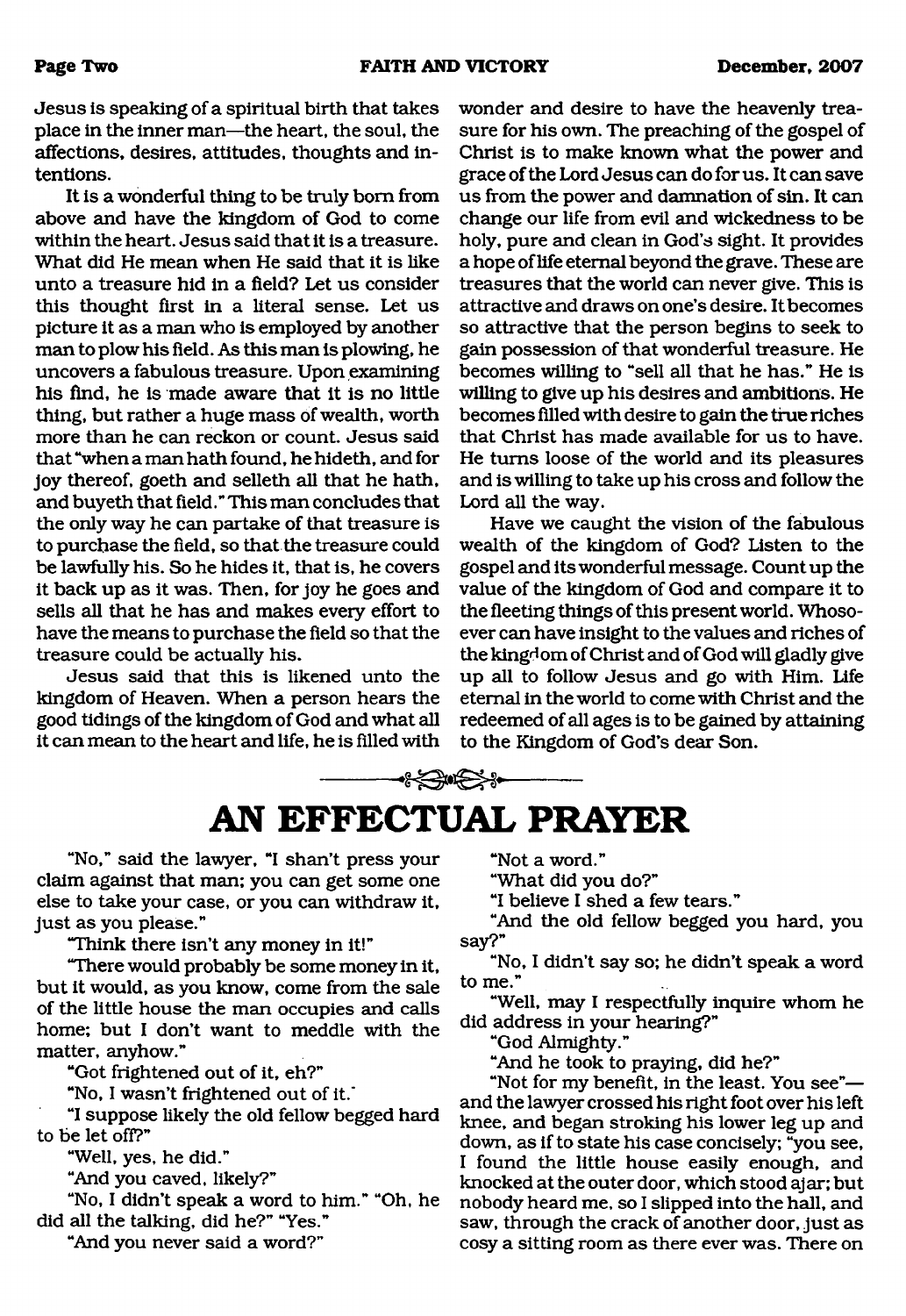a bed, with her silver head way up high on the pillows, was an old lady, who looked for all the world just as my mother did the last time I ever saw her on earth. Well, I was right on the point of knocking, when she said as clearly as could be: 'Come, father, begin; I'm ready.'

"And down on his knees by her side went an old, white-haired man, still older than his wife, I should judge; and I could not have knocked then for the life of me. Well, he began; first, he reminded God they were still His submissive children, mother and he; and no matter what He saw fit to bring upon them they shouldn't rebel at His will. Of course, 'twas going to be terrible hard for them to go out homeless in their old age, especially with poor mother so sick and helpless; but still they had seen sadder things than ever that would be.

"He reminded God, in the next place, how different all might have been if only one of their boys might have been spared to them; then his voice kind of broke, and a thin, white hand stole from under the coverlet, and moved softly over his snowy hair, then he went on to repeat, that nothing could be so sharp as the parting with those three sons—unless mother and he should be separated. But at last he fell to comforting himself with the fact that the dear Lord knew it was through no fault of his own that mother and he were threatened with the loss of their dear little home, which meant beggary and the almshouse; a place they prayed to be delivered from entering, if it could be consistent with God's will.

"And then he fell to quoting a multitude of promises concerning the safety of those who put their trust in the Lord; yes, I should say he begged hard; in fact, it was the most thrilling plea to which I ever listened. And at last he prayed for God's blessing on those who were about to demand justice"—the lawyer stroked his lower limb in silence for a moment or two, then continued more slowly than before: "And, I believe I'd rather go to the poorhouse myself, tonight, than to stain my heart and hands with the blood of such a prosecution as that."

"Little afraid to defeat the old man's prayer, eh?" queried the client.

"Bless your soul, man, you could not defeat it!" roared the lawyer. "It doesn't admit of defeat! I tell you, he left it all subject to the will of God; but he left no doubt as to his own wishes in the matter; claimed that we were told to make known our' desires unto God; but of all the pleading I ever heard, that beat all. You see, I was taught that kind of thing myself in my

childhood; and why I was sent to hear that prayer I'm sure I don't know, but I hand the case over."

"I wish," said the client, twisting uneasily, "you hadn't told me about the old fellow's prayer."

"Why so?"

"Well, I greatly want the money the place would bring, but was taught the Bible all straight when I was a youngster; and I'd hate to run counter to such a harangue as that you tell about. I wish you hadn't heard a word of it; and another time I wouldn't listen to petitions not intended for your ears."

The lawyer smiled.

"My dear fellow," he said, "you're wrong again; it was intended for my ears, and yours too, and God Almighty intended it. My old mother used to sing about God's moving in a mysterious way, I remember." "Well, my mother used to sing it, too," said the claimant, as he twisted his claim-papers in his fingers. "You can call in, in the morning, if you like, and tell mother and him the claim has been met."

"In a mysterious way," added the lawyer, smiling. —Selected from *Quests and Conquests*

 $\longrightarrow \leftrightarrow \bullet$ 

## **Have You Taken It To Jesus**

Have you taken it to Jesus? Have you left your burden there?

Does He tenderly support you? Have you rolled on Him your care?

- O, the sweet unfailing refuge Of the everlasting arms;
- In their loving clasp enfolded Nothing worries or alarms.

Have you taken it to Jesus, Just the thing that's pressing now

- Are you trusting Him completely With the when and where and how
- Oh, the joy of full surrender Of our life, our plans, our all;
- Proving, far above our asking That God answers when we call.

Have you taken it to Jesus? Tis the only place to go

If you want the burden lifted And a solace for your woe.

Oh, the blessedness to nestle Like a child upon His breast;

Finding ever, as He promised

Perfect comfort, peace and rest.

—Mrs. E. L. Hennessay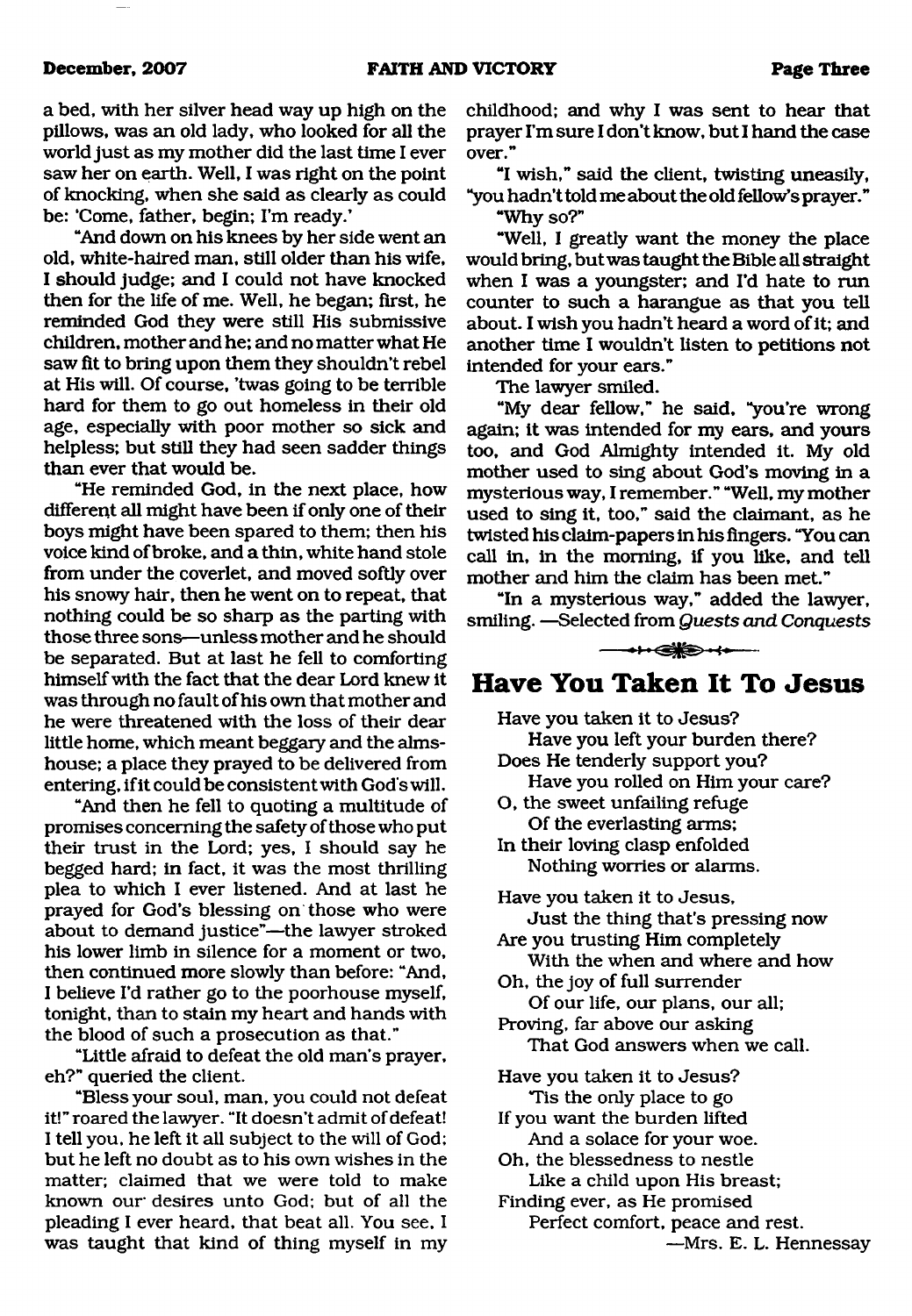## **FAITH AND VICTORY 12 PAGE HOLINESS MONTHLY** <u> 1981 - 1981 - 1982 - 1982 - 1982 - 1982 - 1982 - 1982 - 1982 - 1982 - 1982 - 1982 - 1982 - 1982 - 1982 - 1982 - 1982 - 1982 - 1982 - 1982 - 1982 - 1982 - 1982 - 1982 - 1982 - 1982 - 1982 - 1982 - 1982 - 1982 - 1982 - 198</u>

This non-sectarian paper Is edited and published in the interest of the universal CHURCH OF GOD each month (except August of each year, and we omit an issue that month to attend camp meetings), by Willie Murphey, and other consecrated workers at the FAITH PUBLISHING HOUSE. 4318 S. Division, Guthrie, OK 73044.

Notice to subscribers: When you move or change your address, please write us at once, giving your old and new address, and include your zip code number.

Dated copy for publication must be received by the 18th of the month prior to the month of issue.

### **SUBSCRIPTION RATES**

#### . . . . . . . . .

Single copy, one year......................................................\$5.00 Package of 5 papers to one address, one year ......... \$20.00 Larger quantities are figured at the same rate.

This publication teaches salvation from all sin, sanctification for believers, unity and oneness for which Jesus prayed as recorded in John 17:21, and manifested by the apostles and believers after Pentecost. By God's grace we teach, preach, and practice the gospel of the Lord Jesus Christ-the same gospel that Peter, John, and Paul preached, taught, and practiced, including divine healing for the body. James 5:14-15.

Its motto: Have faith in God. Its object: The glory of God and the salvation of men; the restoration and promulgation of the whole truth to the people in this "evening time" as it was in the morning Church of the first century: the unification of all true believers in one body by the love of God. Its standard: Separation from sin and entire devotion to the service and will of God. Its characteristics: No discipline but the Bible, no bond of union but the love of God, and no test of fellowship but the indwelling Spirit of Christ.

Through the Free Literature Fund thousands of gospel tracts are published and sent out free of charge as the Lord supplies. Cooperation of our readers is solicited, and will be appreciated in any way as the Bible and the Holy Spirit teach you to do or stir your heart. "Freely ye have received, freely give." Read Ex. 25:2; I Chron. 29:9; II Cor. 9:7; and Luke 6:38.

Freewill offerings sent in to the work will be thankfully received as from the Lord. Checks and money orders should be made payable to Faith Publishing House. All donations are tax deductible.

A separate Missionary Fund is maintained in order to relay missionary funds from our readers to the support of home and foreign missionaries and evangelists.

In order to comply with Oklahoma laws as a non-profit religious work, the Faith Publishing House is incorporated thereunder.

The *Faith and Victory* is published monthly, except August, for \$5.00 per year by:

**FAITH PUBLISHING HOUSE P. O. Box 518, 4318 S. Division. Guthrie, OK 73044 Office phone numbers: 405-282-1479, 800-767-1479; fax number: 405-282-6318. Internet address:<http://www.faithpublishing.com>**

**Postmaster: Send address changes to:** *Faith and Victory,* **P. O. Box 518, Guthrie, OK 73044.**



It was a dark night, and न्द the afflicted sister was suffering intensely. She called <u>d</u> some of the Saints for prayer, and God instantly touched her, and she was

able to rest peacefully through the remainder of the night. It is not necessary to put a name to this example because it has happened many times—sometimes instantly, and at other times there began a

marked, steady improvement in the person's condition. These are not isolated events, you could probably testify of similar times when God answered your personal plea for help. The Scriptures tell us to call on the Lord in our needs. The writer of Hebrews 4:16 encourages us to ".. .come boldly unto the throne of grace, that we may obtain mercy, and find grace to help in time of need." James directs us with this exhortation, "Is any sick among you? let him call for the elders of the church; and let them pray over him, anointing him with oil in the name of the Lord: And the prayer of faith shall save the sick, and the Lord shall raise him up; and if he have committed sins, they shall be forgiven him." James 5:14-15. How wonderful that God has such interest in His trusting children that He answers their prayers in sickness and affliction. The day of miracles is not past for those who truly believe in Him.

We rejoice and are exceedingly thankful for the provision in the atonement for the healing of our bodies. Through prayer, we also find release from the guilt of sin, relief from pain and sorrow, and direction in the stressful, perplexing times of life. God is interested in everything that touches our lives and those things we are interested in as well. Granted, He may be looking at our interests from a different viewpoint, and that is one of the beneficial reasons all things should be taken to Him in prayer. It is His will that we, "Pray without ceasing." I Thessalonians 5:17. If we cultivate this mental pattern of communication, then we will find that we are united with the ultimate source of wisdom. The result of having this wisdom from above will cause us to be happier, more joyful and find greater fulfillment in life. It will help us live a pure, peaceable, gentle life, and to be merciful and fair in our dealings with others. Prayer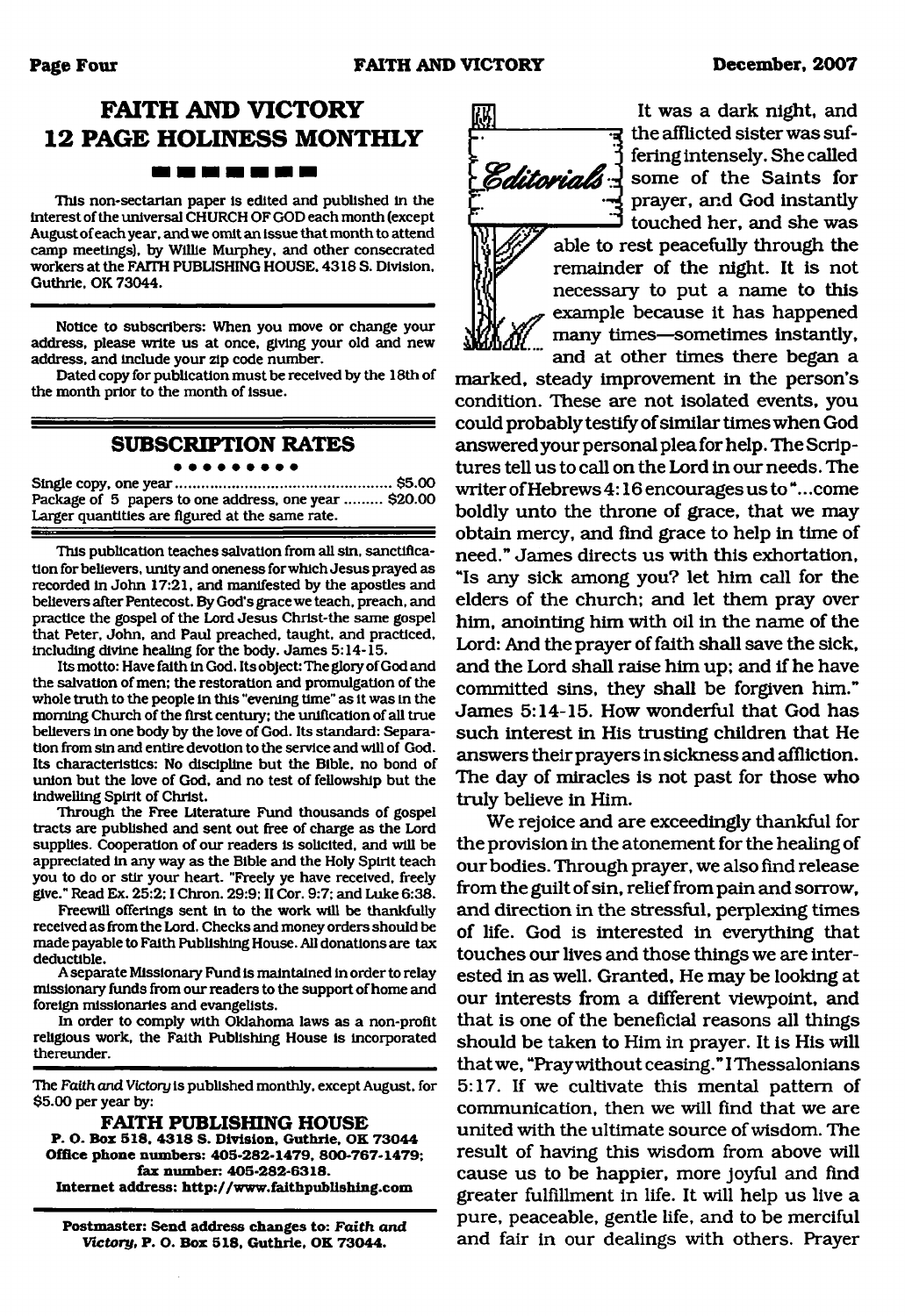dispels gloom and fear; it replaces these with hope and confidence. These benefits can be ours by improving the communication we have, through the vehicle of prayer, with our Creator.

Jesus said, "And all things, whatsoever ye shall ask in prayer, believing, ye shall receive." Matthew 21:22. Unless prayer is coupled with a solid belief that God hears and will perform our request, our prayers will be weak and ineffective. Unbelief is probably the greatest hindrance to receiving the answer we desire. It plagues the sinner as well as the Saint. Jesus reprimanded His disciples for unbelief. Shortly after Jesus miraculously fed the multitude, the disciples entered a ship and a storm came upon them while Jesus slept. They became fearful of their lives and aroused Him saying, "...Lord, save us: we perish." Having seen the wonderful works of Jesus firsthand did not "cure" their unbelief. Jesus said to them, "...Why are ye fearful, O ye of little faith?..." After Jesus rebuked the winds and the sea there became a great calm and the Scriptures say that, ".. .the men marvelled, saying, What manner of man is this, that even the winds and the sea obey him!" Matthew 8:27. What caused them to marvel that Jesus could command the winds and the sea? Was it really a surprise to them that He could do this after multiplying the loaves and fishes to feed a multitude of hungry people? Are we surprised when the Lord answers our prayers? We shouldn't be. By exercising faith with our prayers, they become effectual, and God is pleased to grant our petitions.

In Mark 11:24-26, Jesus helped us understand that we must forgive our brother if we expect our heavenly Father to forgive us. If God does not forgive us of our sins, then they will remain and will hinder the answer to our prayers. Our willingness to forgive others who have trespassed against us is not a matter to be taken lightly. The enemy capitalizes on this important principle and works to cause offenses to develop between brethren. Whether the offenses are actual or perceived, it matters not to him. The resulting unforgiveness is what he attempts to achieve, for he knows that it will cause a barrier to develop, not only between the brethren, but also between that person and God.

When Jesus gave the illustration of the widow continually coming to the unjust judge to avenger her of her adversary. He said it was given for this reason, "...that men ought always to pray, and not to faint." If the widow had given up too soon she would not have received the help she needed from the unjust judge. Jesus encourages us not to give up because our request is not granted the first time we pray. God's timing is always right, and He knows how to give the answer in a way that will bring the greatest spiritual good to our soul. He also sees the impact His answer has on those we are associated with. We can rest in the promise that "... all things work together for good to them that love God...."

There are some things we are told not to do in our prayers. Jesus said not to use "vain repetitions as the heathen do: for they think that they shall be heard for their much speaking." Remember the idol worshippers in the time of Elijah who cut themselves until their blood gushed out and cried aloud, yet there was no answer to their prayers. Jesus condemned those who "...for a show pray long prayers." We are rather instructed to "... enter into thy closet, and when thou hast shut thy door, pray to thy Father which is in secret;..."

Our prayers should not be contrary to the will of the Father. If the Word of God plainly states the Father's will, then don't attempt, like Balaam, to go against it. Rather, we should be content to dwell within the framework of His perfect plan. The enemy, however, would like to cause us to think the Lord is not willing to give us what we pray for, even though our petition is within His will. Don't allow satan's ruse to discourage your prayers. James 5:15 instructs us to confess our faults one to another and to pray for one another. While we should pray for our personal needs, our prayers should not be totally self-centered. The Lord often provides for our needs when we carry the burden of others. The fervency of our prayers touch the heart of God. We are encouraged to be "fervent in spirit." The Word says the fervent prayer of a righteous man "availeth much."

Prayer should be specific. One can easily identify the hand of God in answering a prayer that addresses a specific request. When that answer comes, it carries with it a twofold blessing; it supplies the desired need and strengthens that individual's faith. Our prayers should be filled with thanksgiving for the gracious blessings God bestows upon us. God does many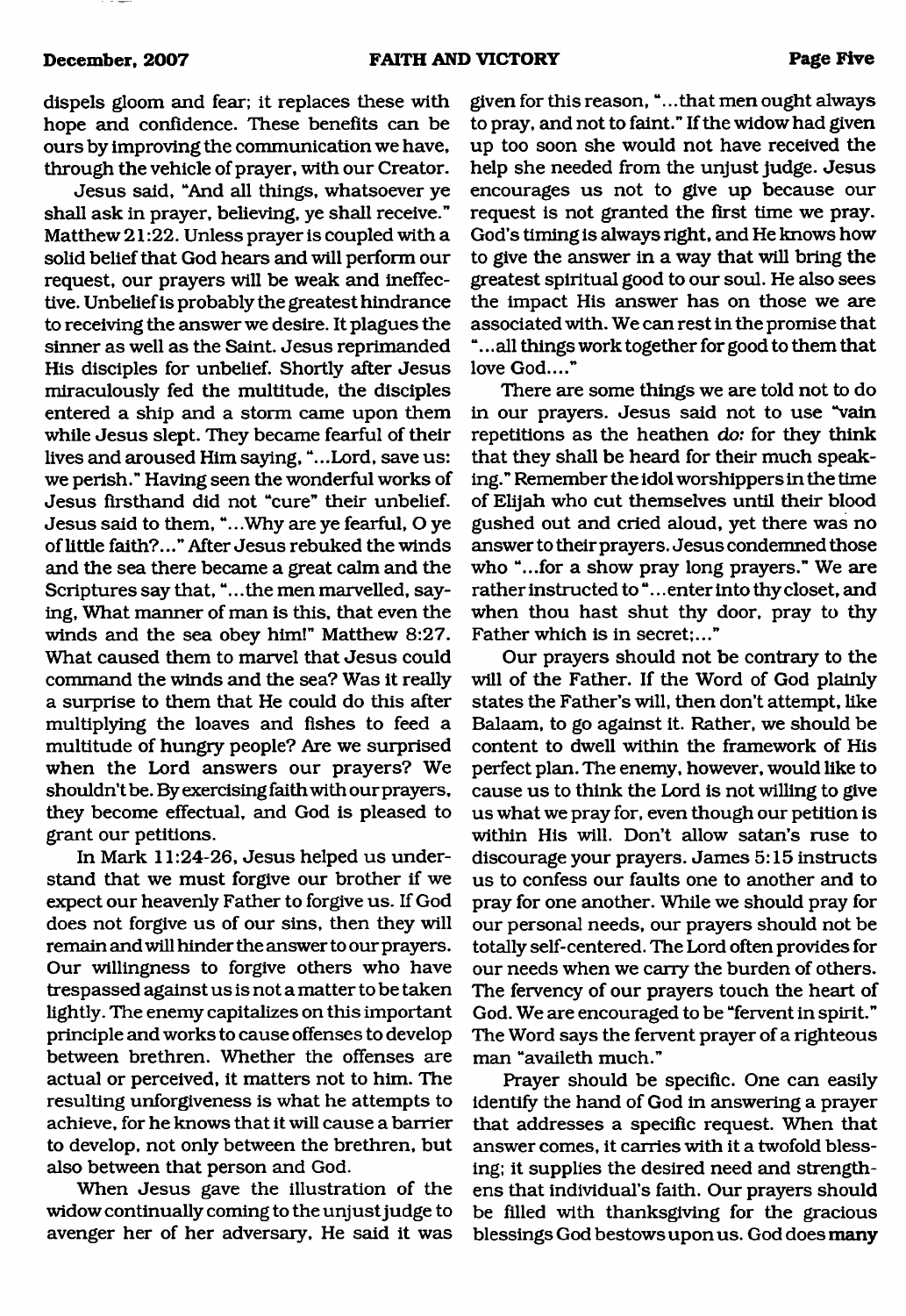more things for us than we could ever enumerate. Let us not be like the nine lepers Jesus cleansed who never returned to express appreciation for their deliverance. May our prayers lavish sincere praise to God for His love and admiration for His holy character. Strive, through the infilling power of the Holy Spirit, to incorporate those righteous virtues in your own life.

There may be lax times in one's personal life that the Lord gently speaks to them with this admonition, "Child, you are not praying enough. " When this loving warning is heeded, earthly and spiritual things are placed in their proper perspective and stability returns to their relationship with God. Prayer is a powerful weapon against the forces of evil and its value should never be discounted.

We thank the Lord for His blessings upon us this past year. Truly it is because of His mercies that the work of publishing the Good News of a risen Savior has been able to continue from day to day. The world in which we live still has a great need for this message of love, and we are encouraged to be engaged in this endeavor. We also express our sincere gratitude to the Saints who have jointly carried the burden of supporting this work. It is our prayer that God would abundantly reward each one who has sacrificed for the sake of this ministry of grace.

We are grateful for the accomplishments that have been made this year and are excited about what God has in store for the coming year. We believe the effort that has gone into planting the Gospel seed will bear precious fruit, and that hope gives us courage to ever press onward.

May the glory of the Lord shine from the countenance of each child of God throughout the coming year, reflecting the joy and hope you cherish within your heart.

> —Bro. Willie E. Murphey [wemurphey@yahoo.com](mailto:wemurphey@yahoo.com)

### **Grace Before Work**

The smoky dawn comes cold and gray And stalks through every city street. Dear Father, as I kneel to pray And thank Thee that my rest was sweet,

God give me sympathy and sense And help me keep my courage high; God give me calm and confidence And—please—a twinkle in my eye! —Selected



OK—Just a little note to ask special prayer for my sister-in-law, Sharon Sorrell. I understand she is in the hospital with several serious needs. Also, as most of you know, my brother, Sam, is not a well man. We know the Lord does not make mistakes in what He permits or allows. Please pray for all of us.

—Sis. Rebecca Sorrell KY—Remember Jaden Howard in prayer. This is the young son of Bro. Matt and Sis. Sarah Howard. He has had a tumor removed from a sensitive area near the brain. Pray for his full recovery and for his parents in this difficult time. **IT TO BE A** 

# **Standing Prayer Requests**

Bro. Carlos Arriaga Sis. Mamie Butcher Sis. Gladys Cashio Sis. Helen Carson Sis. Waneta Creel Sis. Patsy Doolittle Sis. Dorall Forbes Sis. Evelyn Fredrickson Bro. Troy Gentry Bro. Lee Hilton Sis. Leta Inman Bro. Mark and Sis. Darlene Knight Sis. Juliette Lounds Sis. Tenaye Moaning Sis. Melba Powell Bro. Jeny Quave Sis. Olene Rector Sis. Cheryl Smith Bro. Michael Smith Bro. Edward and Sis. Gloria Taylor The Mitch Taylor family Sis. Norma Tiller Sis. Anneta Williamson Sis. Lula Williamson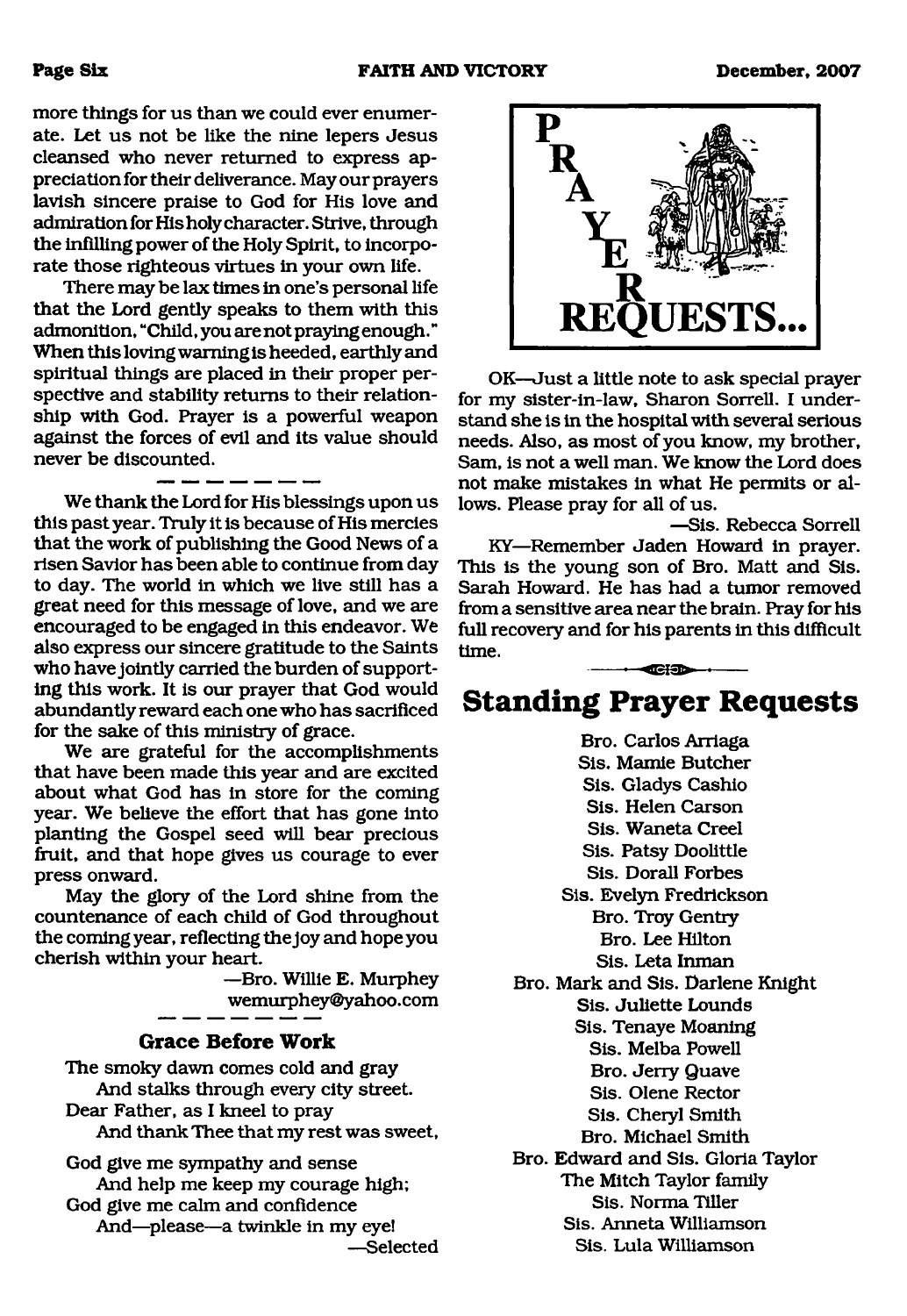#### **December, 2007 FAITH AND VICTORY Page Seven**

## **M EETING DATES**

**California State (Pacoima)**—Dec. **21-30 Oklahoma State (Guthrie)**—Dec. **21-30 General Southern (Loranger, LA)—**

June 29-July 6

**National ( Monafk Springs, MO)**—July 18-27

 $-$ 

## **M EETING NOTICES**

### **CALIFORNIA STATE ASSEMBLY MEETING**

The California State Assembly Meeting will be held this year, Lord willing, from December 21 to 30. The campground is located at 12312 Osborne Place, Pacoima, CA 91331. The first service will begin at 7:30 p.m. Friday, December 21, with three services daily thereafter.

For more information contact either the Sunset Guest Home at (818) 899-2022, Bro. Paul Phillips at (661) 251-6956, or Bro. Herbert Clay at (818) 897-1396.

## **OKLAHOMA STATE ASSEMBLY MEETING**

The Oklahoma State Assembly Meeting of the Church of God will be held at Guthrie, OK, from December 21 to December 30. A hearty welcome is extended to all to attend this annual gathering of God's people in the central area of the U.S. The first service will be held Friday evening, December 21, at 7:30 p.m. Daily worship services throughout the remainder of the meeting will start at 10:30 a.m., 2:00 p.m., and 7:30 p.m. There will also be morning prayer services and youth services, the times of which will be announced at the meeting.

The campgrounds are located east off of Sooner Road on Lakeview Road, which is a little over four-tenths of a mile south of the intersection of South Division and Sooner Road. All who come will be cared for. The expenses of the meeting will be met by freewill offerings.

We especially urge the saints in Oklahoma and the surrounding states to attend this meeting. Come praying with a burden for the unsaved and for all those who need help in soul and body. Please send all contributions for the coming State Assembly Meeting directly to the State Treasurer, Sister Brenda Wilkins, 1023 E. Prairie Grove Rd., Guthrie, OK 73044.

To obtain further information about the meeting, contact the pastor, Bro. Stanley Dickson (405) 260-8822.



*imeRS FROM OUR R ern R S*

OK—Dear Bro. Willie and Sis. Neta: Greetings to you in the precious name of Jesus, the One that promised to give us all things that pertain unto life and godliness. "He that spared not his own Son, but delivered him up for us all, how shall he not with him also freely give us all things?" Romans 8:32. "In whom we have redemption through his blood..." Ephesians 1:7. His blood atones for all our needs.

> His blood is all my plea, Thro' grace divine alone, To set the captives free It speaks before the throne.

His blood is all my plea; His favor doth bestow A greater love on me Than earthly friends can show.

Thank God for His unspeakable love. Your saved brother,  $-$ T. V. McMillian

OK—Dear Ones: A few weeks ago I found myself taking a head cold. I began asking the Lord to please stop it as I felt that at this time I did not need a cold in addition to having basically a complete nervous breakdown. Later, as I was pondering on my plea to the Lord to stop that cold, the thought came to me of what I've heard others say, "Lord, if you'll do thus and thus for me, I'll testify about it." And I thought something like this: "I sure would testify if the Lord would stop this cold!" Then the thought came to me that I could testify now about how the Lord has been a "help in trouble" in this battle, even before 1 am healed.

Back in September, 1 read the devotion from Streams *in the Desert for* that particular day and the verse was from Psalms 46:1. "God *is* our refuge and strength, a very present help in trouble.\* The thought in this devotion was how that this promise is to us when we are IN TROUBLE, not to get us OUT of trouble. I admit when I would read that verse, my thought no doubt would have been that God promised to help us OUT of trouble. I have to confess that I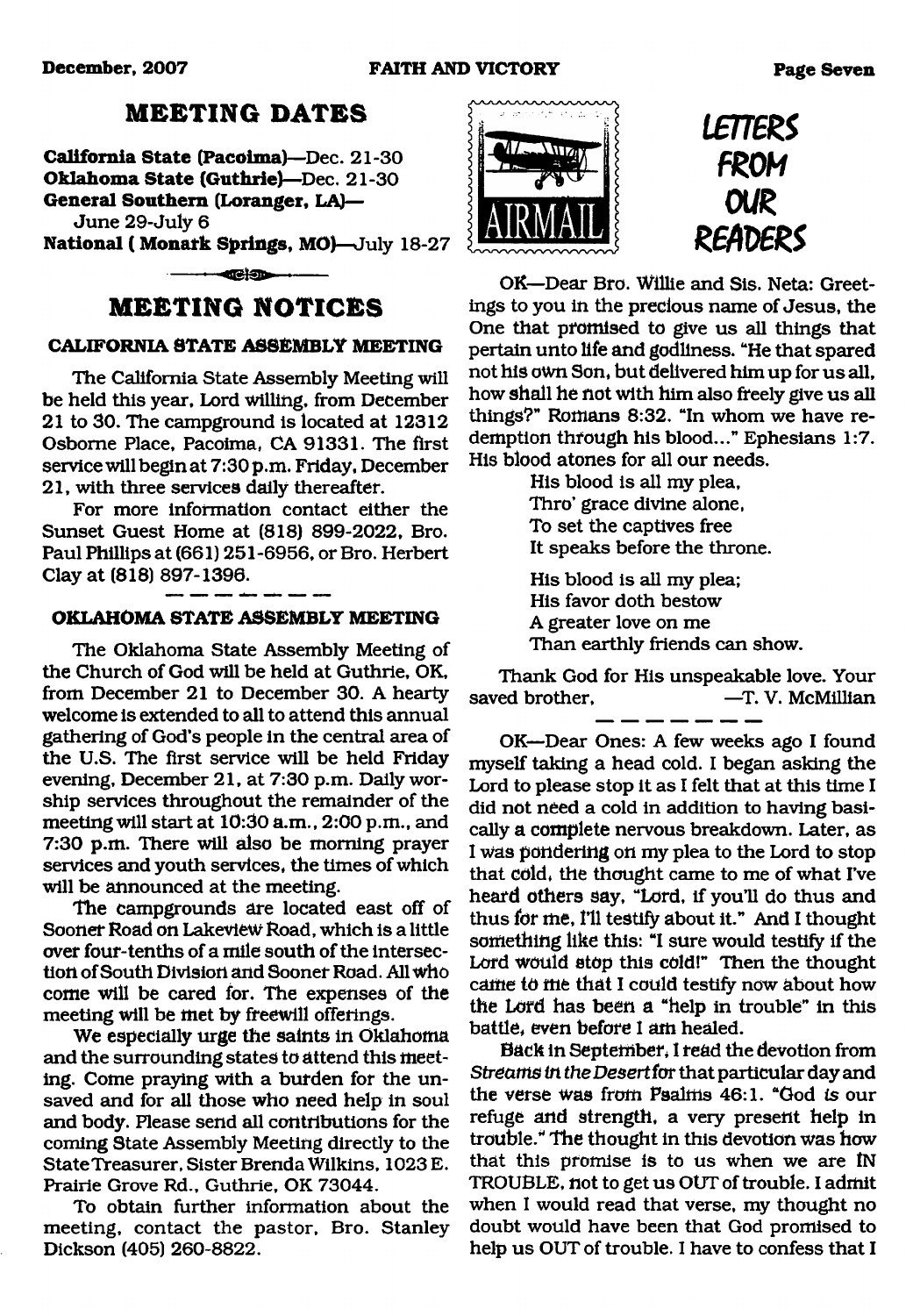didn't really get much comfort out of that day's devotions, for I was wanting OUT of trouble. But, I can testify that as this trial of a nervous breakdown has lingered, I have truly found God to be a "present help IN trouble." For that I am very grateful and praise His name. It has not often been instant help, and I have to suffer for a while, and at times I think it is about more than I can stand, but none the less, the Lord **does help.** Praise the Lord!

Carl and I have a monthly appointment, and I remember one of the first months after my nerves began to collapse, I thought I just could not fulfill that appointment that month, but you know what; before that month ended, I made it and have made it every month since. There have been many times I felt I could not eat, and you know what, as I put forth the effort, the Lord helped me and I did eat! At this time, I was also teaching a Sunday School class of two little girls about ages 3 and 4. There have been many Sundays that I was not doing well; one Sunday I remember recently, in particular, that I felt I just could not teach that morning. It seemed harder than usual for me that morning, but as I got up from my seat and went to the classroom, the Lord provided a helper for me, and I made it once again. By the Lord's help, I have been able to have that class every Sunday the children have been there! So many times I have thought something was almost more than I could stand or something that I just could not do and the Lord helped me to somehow bear it or to do it!

The Lord has given me a "tool," early on, to help me be able to fight. He's given me several "tools" for that matter, but as the time has gone by, I am realizing more and more how important this particular one is. He gave me the thought about my having a will, and therefore, no matter how I may feel, I can make a choice. That has been strength to me many times when it seemed I had absolutely nothing, and as the enemy would try to put thoughts in my mind against the Lord. (I later learned it was the enemy—it seemed so real that at first I thought I was thinking those negative thoughts—it was a comfort to learn it really wasn't me, so then I could resist them in the name of Jesus.) Many times I have had to cry out, "Lord, I still choose," meaning I still wanted Him and to do right, no matter what I didn't feel or did feel.

When Thanksgiving time came, Carl wanted the traditional meal so very much. At first I thought there was no way I could cope, but as time passed, and I had some better moments or days, the idea seemed possible and I made plans. Then the very day before, I had an extremely hard time, and I was not able to do as much I had expected with the meal. Carl and the girls did most of the preparations for the meal. The Lord did help me to do a few needed things and to be able to eat the meal. So, once again the Lord helped us "in trouble."

As far as that cold went, No, the Lord didn't actually stop it, but He surely was a help "in trouble"! It became one of the easiest colds I can remember having in a long time, with very little, if any, coughing whatsoever! To me, that is like a miracle! I praise God for His mercy to me in this! I certainly feel like the Lord did answer our prayers and had mercy on us in this need. Once again, He was a help "in trouble"!

One day a sister sent me this statement in an e-mail, " You *know, Rebecca, one thing about it, the Lord has always helped you through every panic attack, times of pressure and times of depression. Always*. *One hard thing at a time* He's helped you through. That means He'll help *you through what you're facing today, as well.*" At the time I received it, it didn't seem to help me much, but as this battle has continued, I began to draw strength from that thought and realized what it really meant. I now have it posted around in my house so I can be reminded when those hard times come. Yes, God has been and still is being a **"help in trouble"!** Many times this battle has looked so hopeless and helpless, but I can testify the Lord keeps seeing me through each day, someway, somehow.

I certainly appreciate each one who is helping to cany me while in this time of trouble. There have been times I felt I was doing battle "face to face" with the enemy, and I have no desire for him to win one iota of space. I have felt the battle was bigger than I, and I felt I had to have reinforcement to survive, so I have cried out for help many times. I believe God has heard the agreement of prayers and has helped me "in trouble." May God somehow bless each one of you so richly for your love and time for me. I'm still very much in the battle, but the Lord is still my Helper "IN trouble". I am still leaning on Him, I still CHOOSE Him, and am looking to Him for healing. In Christian love,

—Sis. Rebecca Shaffer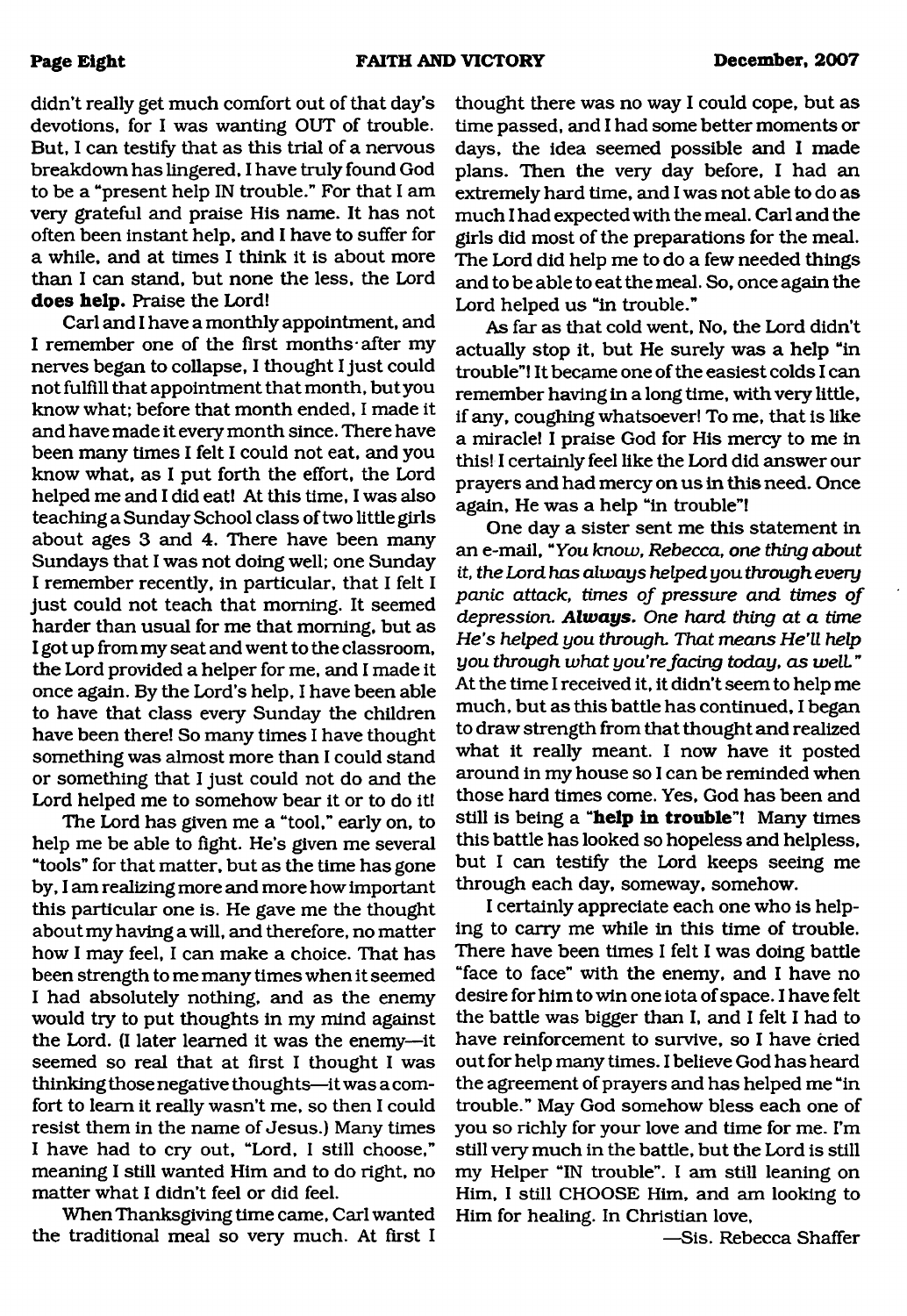NC—Greetings in the name of the One Who can do above all that we ask or think. I am glad that we can be heirs with One like that, One Who shows mercy and love. For the Word says, "God is love."

For some time now, these thoughts have weighed so strongly on my mind and heart that I felt I needed to share them with someone. Being very isolated at this time, I felt impressed to share it this way. I write with much love and also with the fear of God. I have two questions I often ask myself to see where I stand in God's light. The questions are: "Do I know Jesus?" and "Does Jesus know me?" I know in talking to the lost, we may ask, "Do you know Jesus?" They answer, "Yes," no matter how they live. Lately, after reading in His Word, I am reminded that the best question to ask is, "Does Jesus know you?" Much of God's Word comes to mind here and some of it I would like to share.

Let us look together at Matthew 7:21-23. "Not every one that saith unto me, Lord, Lord, shall enter into the kingdom of heaven; but he that doeth the will of my Father which is in heaven. Many will say to me in that day, Lord, Lord, have we not prophesied in thy name? and in thy name have cast out devils? and in thy name done many wonderful works? And then will I profess unto them, I never knew you: depart from me, ye that work iniquity. " Think on this, they had cast out devils and done many wonderful works, but He said, "I never knew you." My, My. This stirs my heart and mind. There are places He said, "I know you not," but here He said, "I never knew you." What a rude awakening for those poor souls. Where do we stand today?

In Luke 13:24-28 it says, "Strive to enter in at the strait gate: for many, I say unto you, will seek to enter in, and shall not be able. When once the master of the house is risen up, and hath shut to the door, and ye begin to stand without, and to knock at the door, saying. Lord, Lord, open unto us; and he shall answer and say unto you, I know you not whence ye are: Then shall ye begin to say, We have eaten and drunk in thy presence, and thou hast taught in our streets. But he shall say, I tell you, I know you not whence ye are; depart from me, all ye workers of iniquity. There shall be weeping and gnashing of teeth, when ye shall see Abraham, and Isaac, and Jacob, and all the prophets, in the kingdom of God, and you *yourselves* thrust out."

Now let us turn to Matthew 25. This entire chapter is good, and we know the story about the wise and foolish virgins. Note that all were virgins, and once all had the oil, but they slept and slumbered. Then the foolish realized they did not have enough oil. "And at midnight there was a cry made, Behold, the bridegroom cometh; go ye out to meet him. Then all those virgins arose, and trimmed their lamps. And the foolish said unto the wise, Give us of your oil; for our lamps are gone out. But the wise answered, saying, *Not so;* lest there be not enough for us and you: but go ye rather to them that sell, and buy for yourselves. And while they went to buy, the bridegroom came; and they that were ready went in with him to the marriage: and the door was shut. Afterward came also the other virgins, saying, Lord, Lord, open to us. But he answered and said, Verily I say unto you, I knowyou not." Matthew 25:6-12. Once, they were with oil, but then they were outside, without. Dear ones, it wouldn't hurt to watch our oil level.

Next, let us look at our everyday life, so to speak. These verses in Matthew 25:34-46 are a long list, but let us think seriously about this passage of Scripture. "Then shall the King say unto them on his right hand, Come, ye blessed of my Father, inherit the kingdom prepared for you from the foundation of the world: For I was an hungered, and ye gave me meat: I was thirsty, and ye gave me drink: I was a stranger, and ye took me in: Naked, and ye clothed me: I was sick, and ye visited me: I was in prison, and ye came unto me. Then shall the righteous answer him, saying, Lord, when saw we thee an hungered, and fed *thee?* or thirsty, and gave *thee* drink? When saw we thee a stranger, and took *thee* in? or naked, and clothed *thee?* Or when saw we thee sick, or in prison, and came unto thee? And the King shall answer and say unto them. Verily I say unto you, Inasmuch as ye have done *it* unto one of the least of these my brethren, ye have done *it* unto me. Then shall he say also unto them on the left hand. Depart from me, ye cursed, into everlasting fire, prepared for the devil and his angels: For I was an hungered, and ye gave me no meat: I was thirsty, and ye gave me no drink: I was a stranger, and ye took me not in: naked, and ye clothed me not: sick, and in prison, and ye visited me not. Then shall they also answer him, saying, Lord, when saw we thee an hungered, or athirst, or a stranger, or naked, or sick, or in prison, and did not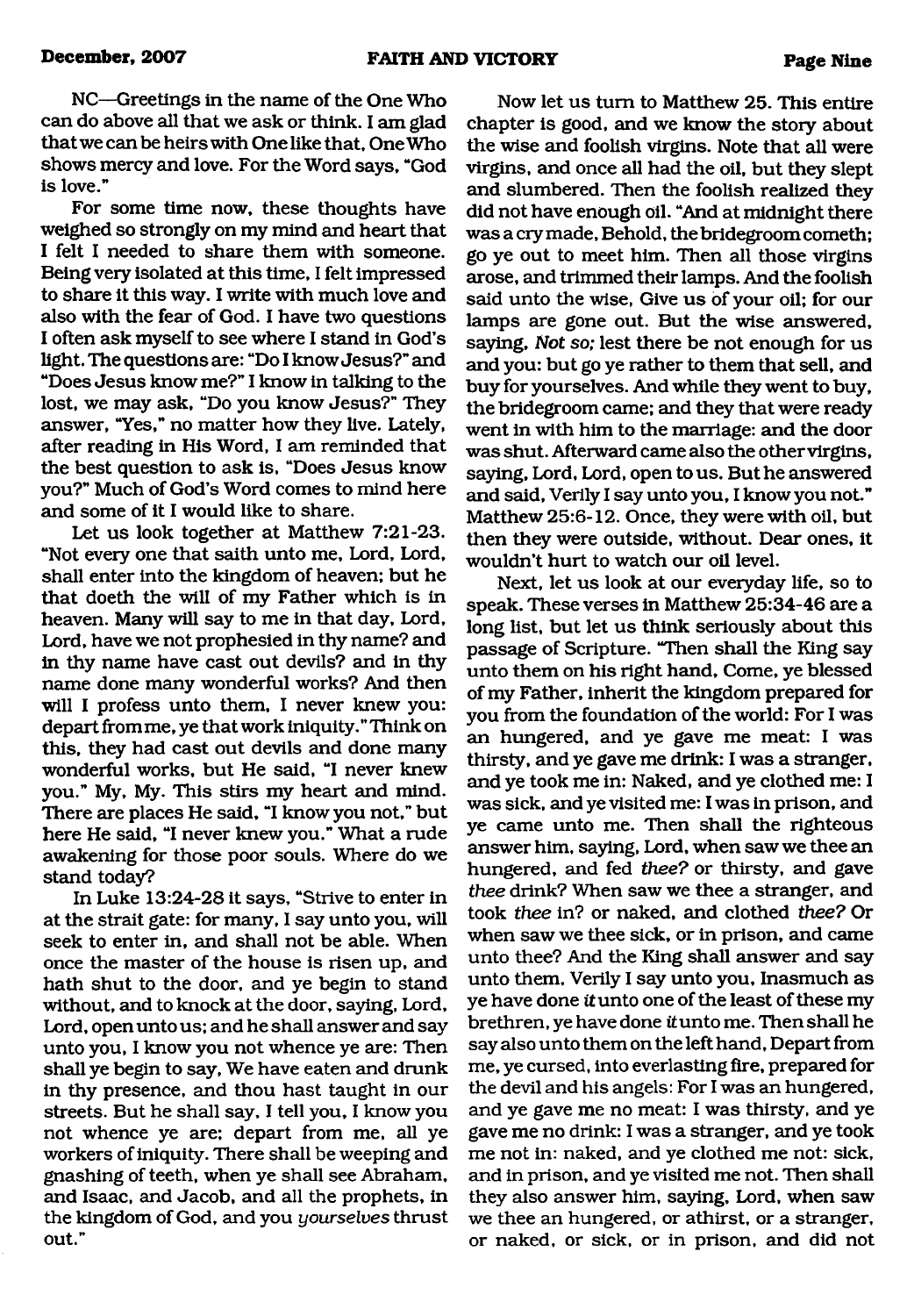minister unto thee? Then shall he answer them, saying. Verily I say unto you, Inasmuch as ye did *it* not to one of the least of these, ye did *it* not to me. And these shall go away into everlasting punishment: but the righteous into life eternal."

He knows our works, but does He know us as His own? Did you notice, that all those whom He did not know were turned away. They had reasons to believe that they knew Him; they did mighty works in His name, cast out devils, ate and drank in His presence—He taught in their streets. When did they not take care of the needs of the sick, stranger, naked, hungry and thristy? Our works or word against His will never stand.

Do you know Jesus? Let's look at James 2:19. 'Thou believest that there is one God; thou doest well: the devils also believe, and tremble." Also Mark 1:34, "And he healed many that were sick of divers diseases, and cast out many devils; and suffered not the devils to speak, because they knew him." Isn't it amazing that the devils knew Jesus and many so-called Christians fail to really know Him. Many have a head knowledge of who He is, as it says in Matthew 15:8-9, "This people draweth nigh unto me with their mouth, and honoureth me with *their* lips; but their heart is far from me. But in vain they do worship me, teaching for doc trines the commandments of men."

Oh, precious friends, never do I want to discourage or un-Christianize any soul. But the two questions ring in my heart daily. Do I know Jesus? And most important, Does Jesus know me? May we draw nigh to God with our whole hearts, and I plead for your prayers that no matter what life holds for me, I can always answer, "Yes," from the heart to both questions.

May the God of peace and all comfort walk with each of you daily. Remember, always stay close to Him so He'll be near you. We all need Him, as the song says, "I can't even walk without Him holding my hand." Walk on for Jesus' sake and the sake of souls. Pray for me daily is the plea of my heart.

Your sister in Christ, —Elaine Dunn Otvos

Honduras—Dear Saints: I would like to express our deep appreciation to each one that contributed to a new van for the Honduras mission. The van seats 17 passengers and is a great improvement over riding in the back of a small Nissan pickup. The mission pickup was so badly rusted that it became unusable without major repair. The van is used to pick up people for church services and other functions, such as a field trip for the school students and picking up visitors from the airport. I have been training some new drivers in the congregation, and the drivers enjoy getting their turn to drive the van.

Before, rainy season was a real hindrance to people wanting to come to meeting. Now, we can easily accommodate people, even in rainy weather. This van has been a real blessing to the congregation. Thank you to each one for your contribution—to the one who did the artwork, to the one who made such a large contribution, and to those who drove the van to Honduras. May God bless you.



**Viola Teressa Mason,** one of ten children, was bom August 1, 1920 in Bristow, OK to Tilmon T. Mason and Lula. G. Parker-Mason. She was called home on July 7,2007, in Wichita, KS at the age of 86. She was preceded in death by her parents, four sisters and three brothers.

She grew up and attended Morning Star and Lincoln High School in Bristow, OK.

In 1937, she married Phillip Charles. Then, in 1984 she married Louis Williams in Phoenix, AZ. The couple moved to Wichita, KS where they owned and operated Williams & Sons Service Station.

A good, kindhearted, loving and generous woman with a good sense of humor, Vi was always willing to help or give to anyone in need, whether she knew them or not.

She received salvation many years ago and attended Evening Light Church of God. She lived her life to the fullest serving others and the Lord.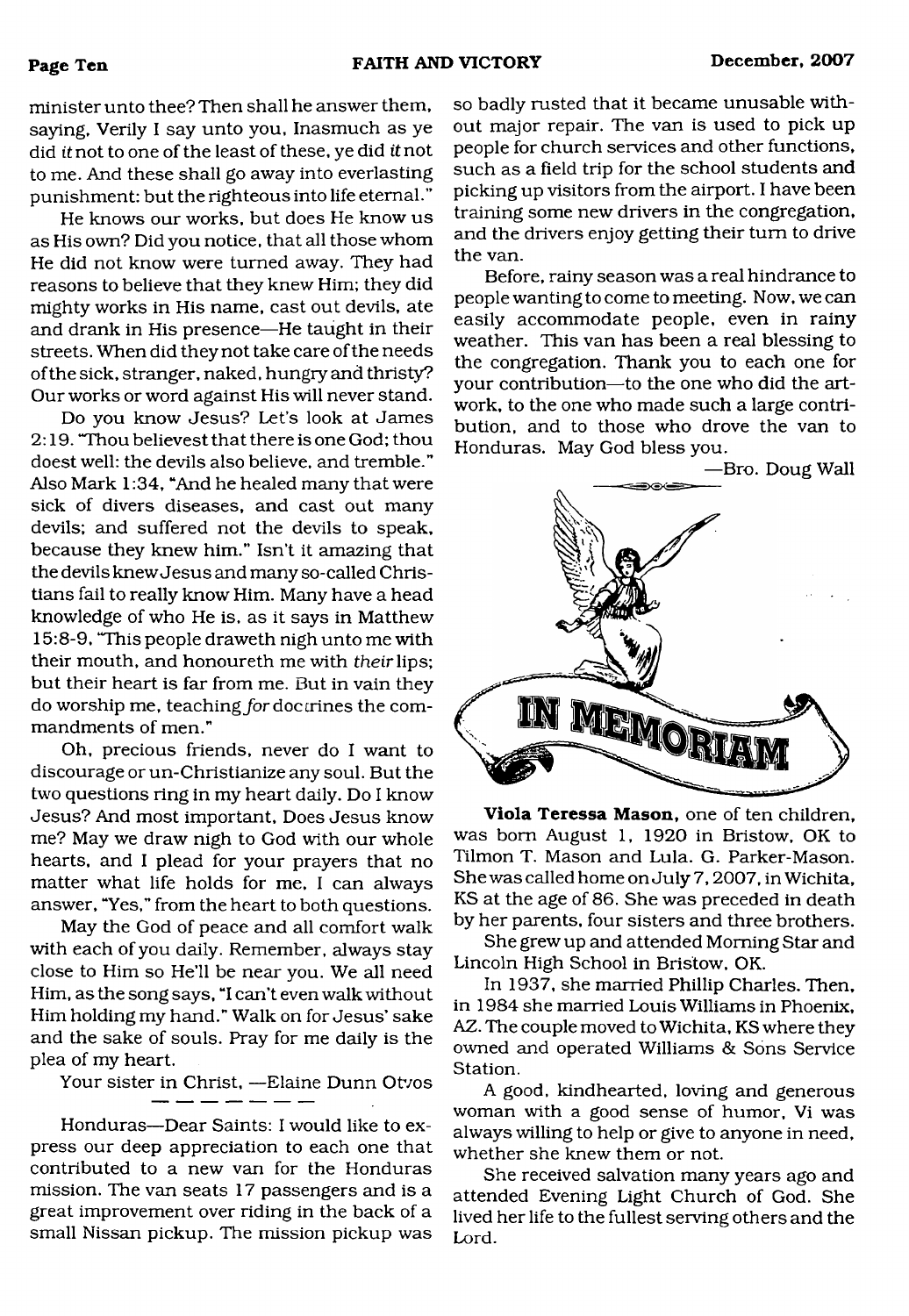She leaves to cherish her memory: four sons, Elwood and Wesley (Alice) both of Wichita, KS; Ronnie (Caroyn) of Coffeyville, KS and Joe Louis (Oweta) of Fort Worth, TX; two sisters, Eamestine Snell of Wichita, KS and Bernice (Wesley) Jackson of Bristow, OK; numerous grandchildren, nieces, nephews, cousins, saints and friends.

Memorial services were conducted in the Church of God chapel in Wichita, KS. Interment followed at the Resthaven Cemetery.

Self consciousness is one of the greatest hindrances to the best manner. Do not imagine that everyone is looking at you. Do not try to be someone else, but be simply and naturally yourself; second, do not be in a hurry. "Whoever," says Lord Chesterfield, "is in a hurry shows that the thing that he is about is too big for him." To be courteous does not take much time, but it takes a little. He who would be courteous must not be in such haste that he can not be sympathetic, nor so absorbed that he can not be considerate of others. —Lyman Abbott

| Bible                                                                                                      |  |
|------------------------------------------------------------------------------------------------------------|--|
| .e.ssons<br>$\sqrt{\sqrt{117}}$                                                                            |  |
|                                                                                                            |  |
|                                                                                                            |  |
| glass the glory of the Lord,<br>"Bebolding é<br>are CHANGED $\ldots$ ." II Cor. 3:18<br>Subscription Order |  |
| Please send_____________copy/ies of the<br>Bible Lessons quarterly to:                                     |  |
| Name                                                                                                       |  |
| Address_<br><u>and the state of the state</u>                                                              |  |
| _________________State______Zip_____<br>$City$ <sub>—</sub>                                                |  |
| Phone                                                                                                      |  |
| Subscription rate: \$1.50 per copy per<br>quarter; or \$5.00 per copy for one year<br>(issued quarterly).  |  |
| Please find enclosed payment in the<br>amount of \$__                                                      |  |
| Mail to:                                                                                                   |  |
| <b>FAITH PUBLISHING HOUSE</b><br>P.O. BOX 518                                                              |  |
| GUTHRIE, OK 73044<br>12/0                                                                                  |  |
| والراو بليك بوء تهاديه                                                                                     |  |

# <span id="page-10-0"></span>**Which Are You?**

I watched them tear a building down, A gang of men in a busy town; With a ho-heave-ho and a lusty yell They swung a beam and the timber fell. I asked the foreman, "Are these men skilled, And the men you'd hire if you had to build?" He gave a laugh and said, "No, indeed!" Just common labor is all I need. I can easily wreck in a day or two What builders have taken a year to do!

And I thought to myself as I went on my way. Which of these roles have I tried to play? Am I a builder, who works with care, Measuring life by the rule and square? Am I shaping my deeds to a well-made plan, Patiently doing the best I can? Or am I a wrecker, who walks the town, Content with the labor of just tearing down? —Submitted by Sis. Glenetta Carpenter

|                | \$5.00 PER YEAR (11 Issues)                                                                                                   |  |
|----------------|-------------------------------------------------------------------------------------------------------------------------------|--|
|                |                                                                                                                               |  |
|                | Mail this form to start or renew your own<br>subscription $-$ give a friend a gift $-$<br>or do both! It only takes a minute. |  |
|                | Your Name                                                                                                                     |  |
|                |                                                                                                                               |  |
|                | City_________________________ State __________ Zip _                                                                          |  |
| Phone __       |                                                                                                                               |  |
|                | Start or renew my<br>Faith and Victory subscription.                                                                          |  |
|                | Send a 1-year gift subscription<br>to the person named below:                                                                 |  |
| Gift to $\_\_$ |                                                                                                                               |  |
| Address ____   |                                                                                                                               |  |
|                |                                                                                                                               |  |
|                | Mail Order Blank and remittance to:                                                                                           |  |
|                | <b>Faith Publishing House</b>                                                                                                 |  |
|                | P.O. Βοχ 518                                                                                                                  |  |
|                | Guthrie, OK 73044                                                                                                             |  |